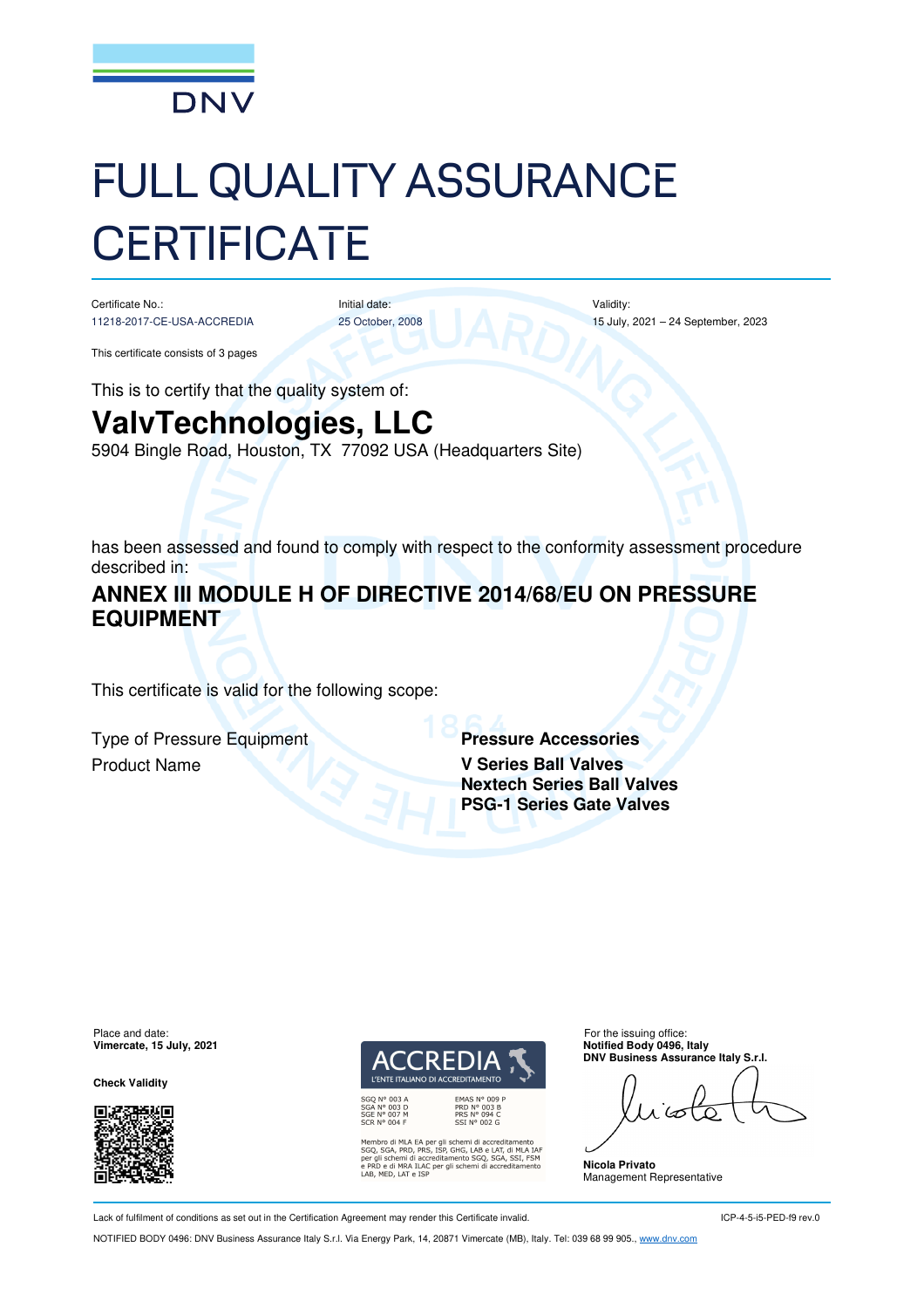

Certificate No.: 11218-2017-CE-USA-ACCREDIA Place and date: Vimercate 15 July, 2021 Revision No.: 03

#### **Jurisdiction**

Application of Directive 2014/68/EU and Decreto Legislativo n. 26 of 15 February 2016.

#### **Certificate history:**

| <b>Revision</b> | <b>Description</b>                                                         | <b>Issue date</b> |  |
|-----------------|----------------------------------------------------------------------------|-------------------|--|
| 00              | Transferring from DNV Norway to DNV GL Business<br>Assurance Italia S.r.I. | 17 October, 2017  |  |
| 01              | New address (location moved) of UK site                                    | 04 June 2019      |  |
| 02              | Recertification Audit of all sites                                         | 09 October, 2020  |  |
| 03              | <b>Update Company Name</b>                                                 | 15 July, 2021     |  |

#### **Products covered by this Certificate:**

| <b>Product name</b>                                            | <b>Product</b><br>description                            | <b>Type of material</b>                                                                         | <b>Applied product</b><br>standard                       |
|----------------------------------------------------------------|----------------------------------------------------------|-------------------------------------------------------------------------------------------------|----------------------------------------------------------|
| <b>Ball valves</b><br><b>Ball Valves</b><br><b>Gate Valves</b> | V Series<br><b>Nextech Series</b><br><b>PSG-1 Series</b> | Ferritic/Austenitic<br>steels<br>Ferritic/Austenitic<br>steels<br>Ferritic/Austenitic<br>steels | ASME B16.34-2013<br>ASME B16.34-2013<br>ASME B16.34-2013 |

### **Sites covered by this certificate**

| Site name                        | <b>Site Address</b>                                                         | <b>Audited by</b> | <b>Date</b>                          | <b>Report ref</b>                            |
|----------------------------------|-----------------------------------------------------------------------------|-------------------|--------------------------------------|----------------------------------------------|
| ValvTechnologies,<br>Inc.        | 5904 Bingle Road, Houston,<br>TX 77092 USA (HQ site)<br>7611 Railhead Lane, | Robert L.<br>Keys | 23-25 June<br>2020 (USA);<br>$05-06$ | <b>PRJC</b><br>53795; 01<br><b>July 2020</b> |
| ValvTechnologies,                | Houston, TX 77086 USA                                                       | Robert L.         | August 2020                          | (USA); 31                                    |
| Inc.                             | Haydock House, Wetherby<br>Close                                            | Keys              | (UK)                                 | August 2020<br>(UK)                          |
| MCE Group t/a                    | Portrack Interchange                                                        | Dominick          |                                      |                                              |
| ValvTechnologies                 | <b>Business Park</b>                                                        | Cantore           |                                      |                                              |
| EuropeValvTechnolo<br>gies, Inc. | Stockton-on-Tees, TS18 2SL<br>United Kingdom                                |                   |                                      |                                              |

Lack of fulfilment of conditions as set out in the Certification Agreement may render this Certificate invalid.

ICP-4-5-i5-PED-f9 rev.0

NOTIFIED BODY 0496: DNV Business Assurance Italy S.r.l. Via Energy Park, 14, 20871 Vimercate (MB), Italy. Tel: 039 68 99 905., www.dnv.com